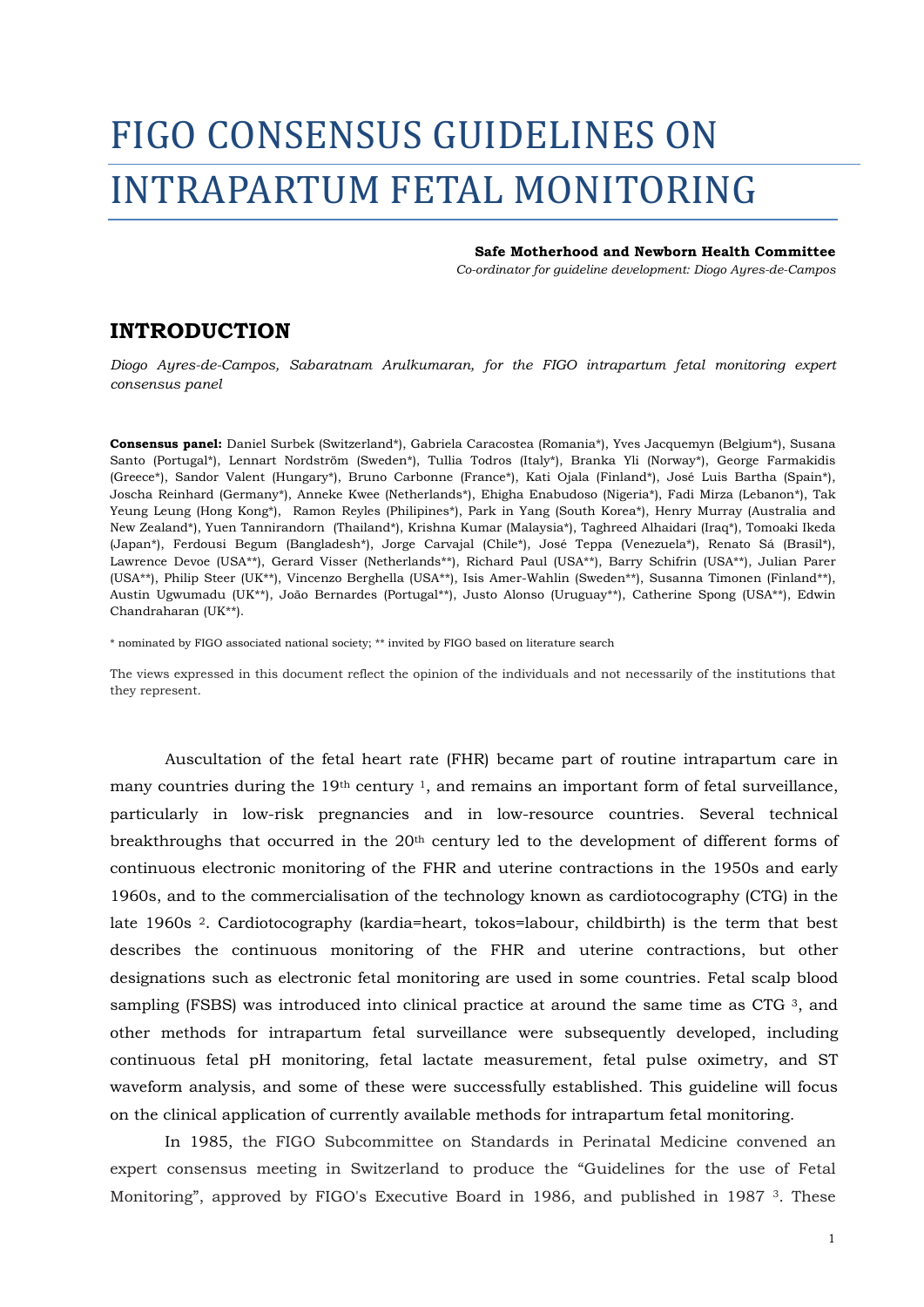guidelines were an important landmark in the history of FHR monitoring, because they constituted the first wide-scale agreement on essential aspects of CTG monitoring, such as terminology, indications, acquisition techniques, and interpretation. Notwithstanding their decisive contribution to the field of fetal monitoring, with the passage of time some shortcomings have become evident 4, and the document has naturally become outdated.

 The present guidelines were developed under FIGO's Safe Motherhood and Newborn Health committee. In February 2013, all national member societies of FIGO were contacted by email and asked to appoint one subject matter expert with a wide knowledge of the fetal monitoring scientific literature, good written and spoken English, and available to provide written feedback by email in less than 15 days. By May 2013, 33 experts had been nominated by national scientific societies. A literature search was then conducted to identify a further list of experts who had published major clinical research in the field. Thirteen additional experts were invited according to this criterion. A geographical representation of the members of the consensus panel is presented in Figure 1.



**Figure 1.** Geographical representation of the members of the consensus panel.

 The American College of Obstetricians and Gynecologists and the Royal College of Obstetricians and Gynaecologists were contacted in December 2012 for each to appoint one member of the writing committee for the "Cardiotocography" chapter, and the International Confederation of Midwives was contacted in July 2013 to nominate the authors of the "Intermittent auscultation" chapter.

 The consensus process started in October 2013, and included three rounds for each chapter. Each round started with a draft version being sent by email to the panel members,